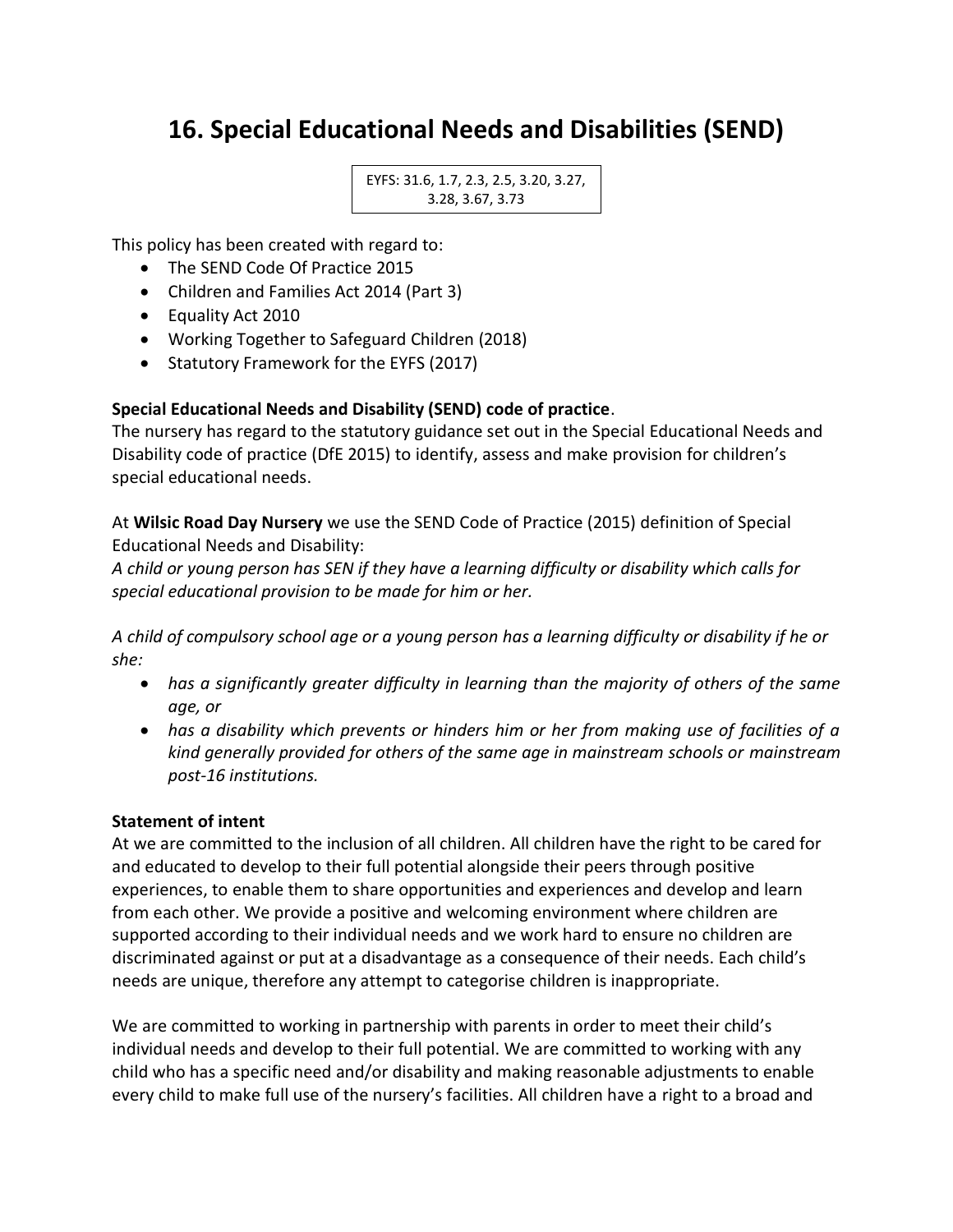well-balanced early learning environment.

The nursery will undertake a Progress Check of all children at age two in accordance with the Code of Practice. The early years provider will also undertake an assessment at the end of the Early Years Foundation Stage (in the final term of the year in which a child turns five) to prepare an EYFS Profile of the child.

Where we believe a child may have additional needs that have previously been unacknowledged, we will work closely with the child's parents and any relevant professionals to establish if any additional action is required.

Where a child has additional needs, we feel it is paramount to find out as much as possible about those needs; any way that this may affect his/her early learning or care needs and any additional help he/she may need by:

- Liaising with the child's parents and, where appropriate, the child
- Liaising with any professional agencies
- Reading any reports that have been prepared
- Attending any review meetings with the local authority/professionals
- Observing each child's development and monitoring such observations regularly.

All children will be given a full settling in period when joining the nursery according to their individual needs.

We will:

- Recognise each child's individual needs and ensure all staff are aware of, and have regard for, the Special Educational Needs Code of Practice
- Ensure that all children are treated as individuals/equals and are supported to take part in every aspect of the nursery day according to their individual needs and abilities
- Include all children and their families in our provision
- Identify the specific needs of children with special educational needs and/or disabilities and meet those needs through a range of strategies
- Ensure that children who learn at an accelerated pace e.g. 'most able' are also supported
- Encourage children to value and respect others
- Provide well informed and suitably trained practitioners to help support parents and children with special educational difficulties and/or disabilities
- Develop and maintain a core team of staff who are experienced in the care of children with additional needs and identify a Special Educational Needs and Disabilities Coordinator (SENCO) who is experienced in the care and assessment of children with additional needs. Staff will be provided with specific training relating to SEND and the SEND Code of Practice
- Monitor and review our practice and provision and, if necessary, make adjustments, and seek specialist equipment and services if needed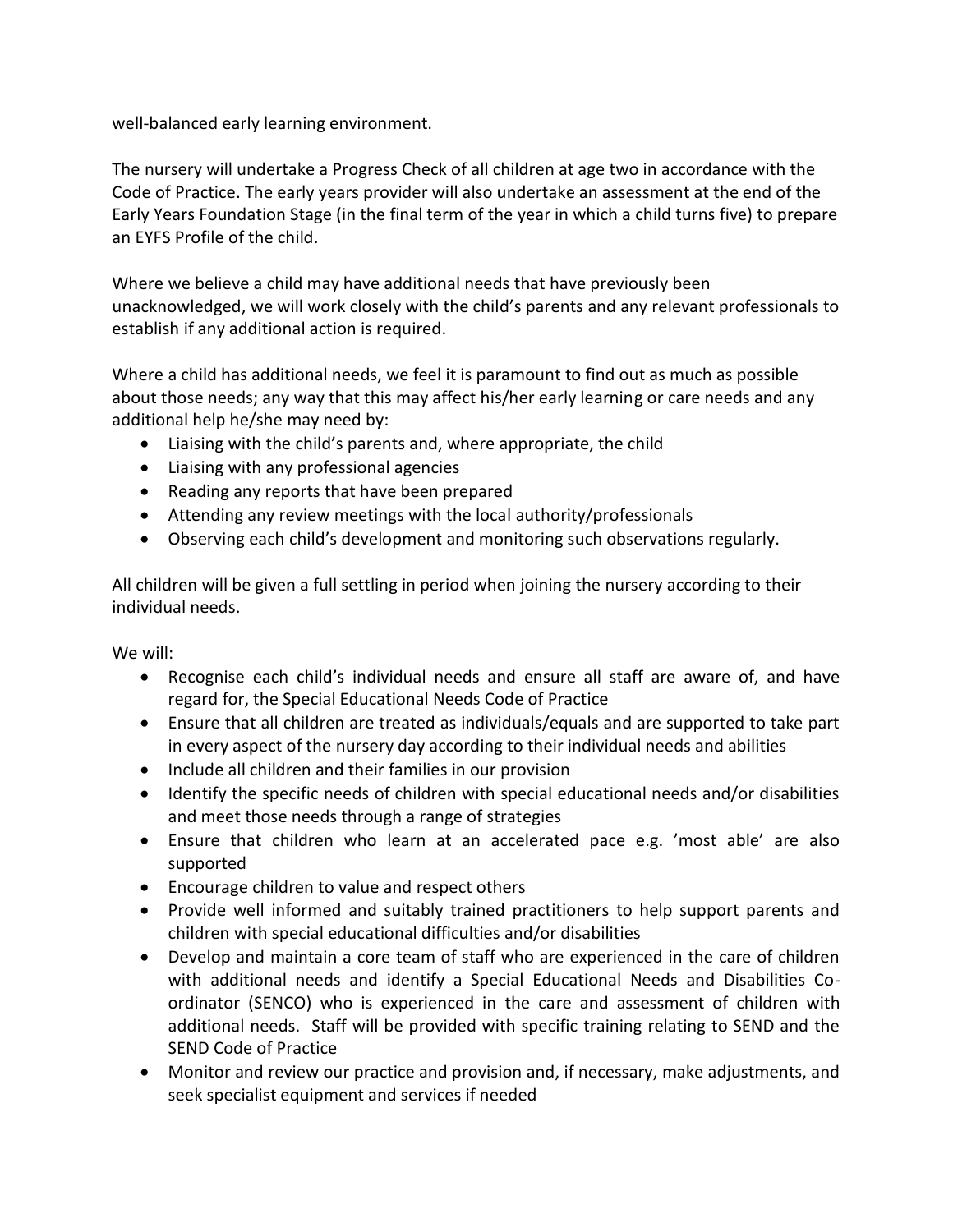- Challenge inappropriate attitudes and practices
- Promote positive images and role models during play experiences of those with additional needs wherever possible
- Celebrate diversity in all aspects of play and learning.
- Work in partnership with parents and other agencies in order to meet individual children's needs, including the education, health and care authorities, and seek advice, support and training where required
- Share any statutory and other assessments made by the nursery with parents and support parents in seeking any help they or the child may need

Our nursery Special Education Needs and Disabilities Co-ordinator (SENCO) are **Jo Kelly and Georgianne Blackett**

The role of the SENCO in our setting includes:

- ensuring all practitioners in the setting understand their responsibilities to children with SEN and the setting's approach to identifying and meeting SEN
- advising and supporting colleagues
- ensuring parents are closely involved throughout and that their insights inform action taken by the setting
- liaising with professionals or agencies beyond the setting
- taking the lead in implementing the graduated approach and supporting colleagues through each stage of the process.

We will:

- Designate a named member of staff to be the SENCO and share their name with parents
- Have high aspirations for all children and support them to achieve to their full potential
- Develop respectful partnerships with parents and families
- Ensure parents are involved at all stages of the assessment, planning, provision and review of their child's care and education and where possible include the thoughts and feelings voiced by the child
- Signpost parents and families to our Local Offer in order to access local support and services
- Undertake formal Progress Checks and Assessments of all children in accordance with the SEND Code of Practice January 2015
- Provide a statement showing how we provide for children with special educational needs and/or disabilities and share this with staff, parents and other professionals
- Ensure that the provision for children with SEN and/or disabilities is the responsibility of all members of staff in the nursery through training and professional discussions
- Set out in our inclusive admissions practice on how we meet equality of access and opportunity
- Make reasonable adjustments to our physical environment to ensure it is, as far as possible suitable for children and adults with disabilities using the facilities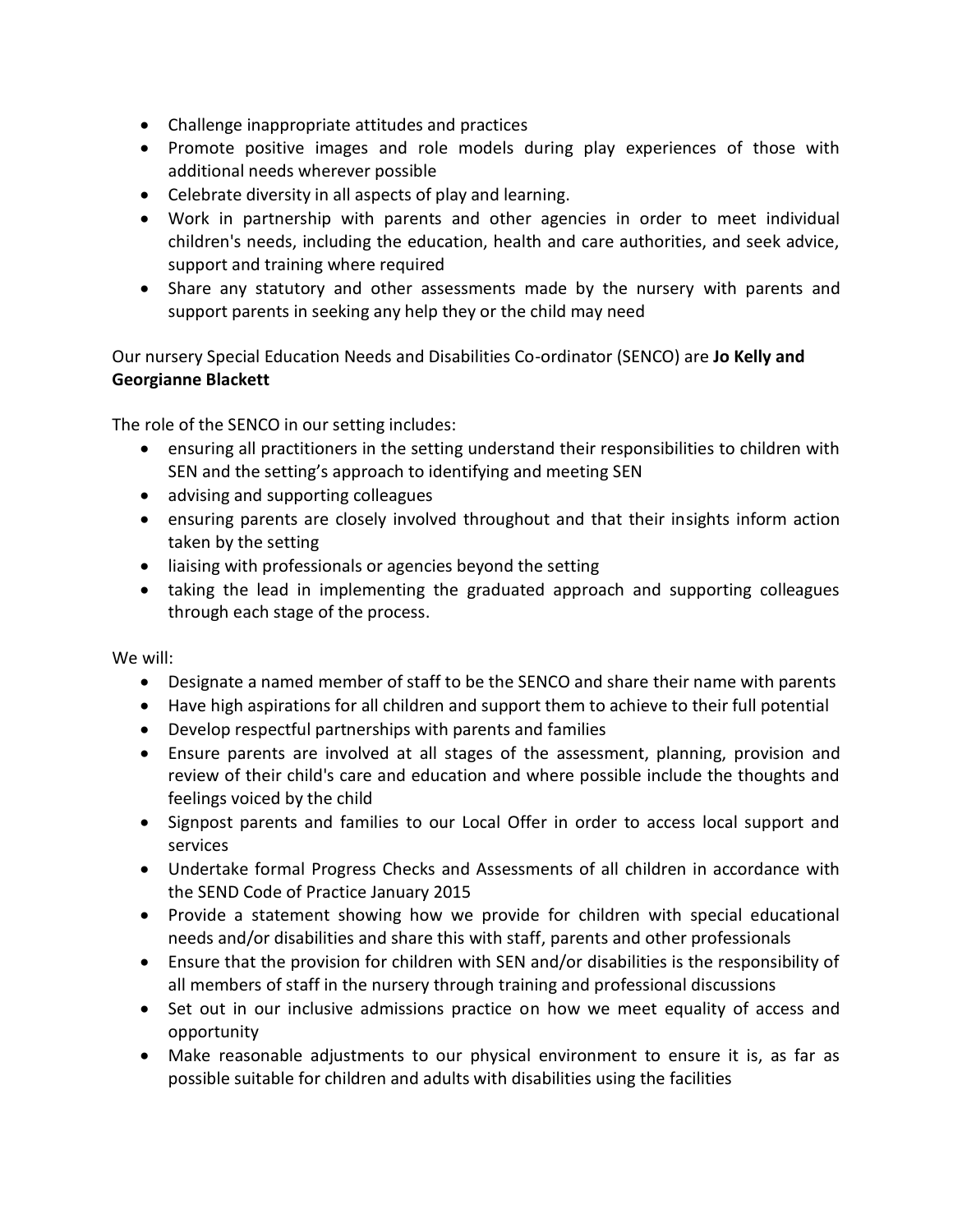- Provide a broad, balanced, aspirational early learning environment for all children with SEN and/or disabilities and differentiated activities to meet all individual needs and abilities
- Liaise with other professionals involved with children with special educational needs and/or disabilities and their families, including transition arrangements to other settings and schools. (See our transitions policy).
- Use the graduated response system to assess, plan, do and review to ensure early identification of any SEND
- Ensure that children with special educational needs and/or disabilities and their parents are consulted at all stages of the graduated response, taking into account their levels of ability
- Review children's progress and support plans [insert time frame e.g. every 4 weeks] and work with parents to agree on further support plans
- Provide privacy of children with special educational needs and/or disabilities when intimate care is being provided
- Raise awareness of any specialism the setting has to offer, e.g. Makaton trained staff
- Ensure the effectiveness of our SEN/disability provision by collecting information from a range of sources e.g. additional support reviews, Education and Healthcare (EHC) plans, staff and management meetings, parental and external agencies' views, inspections and complaints. This information is collated, evaluated and reviewed annually
- Provide a complaints procedure and make available to all parents in a format that meets their needs e.g. Braille, audio, large print, additional languages
- Monitor and review our policy and procedures annually.

# **Effective assessment of the need for early help**

Local agencies should work together to put processes in place for the effective assessment of the needs of individual children who may benefit from early help services. Children and families may need support from a wide range of local agencies. Where a child and family would benefit from coordinated support from more than one agency (e.g. education, health, housing, police) there should be an inter-agency assessment. These early help assessments should identify what help the child and family require to prevent needs escalating to a point where intervention would be needed via a statutory assessment under the Children Act 1989.

The early help assessment should be undertaken by a lead professional who should provide support to the child and family, act as an advocate on their behalf and coordinate the delivery of support services. The lead professional role could be undertaken by a General Practitioner (GP), family support worker, teacher, health visitor and/or special educational needs coordinator. Decisions about who should be the lead professional should be taken on a case by case basis and should be informed by the child and their family.

For an early help assessment to be effective: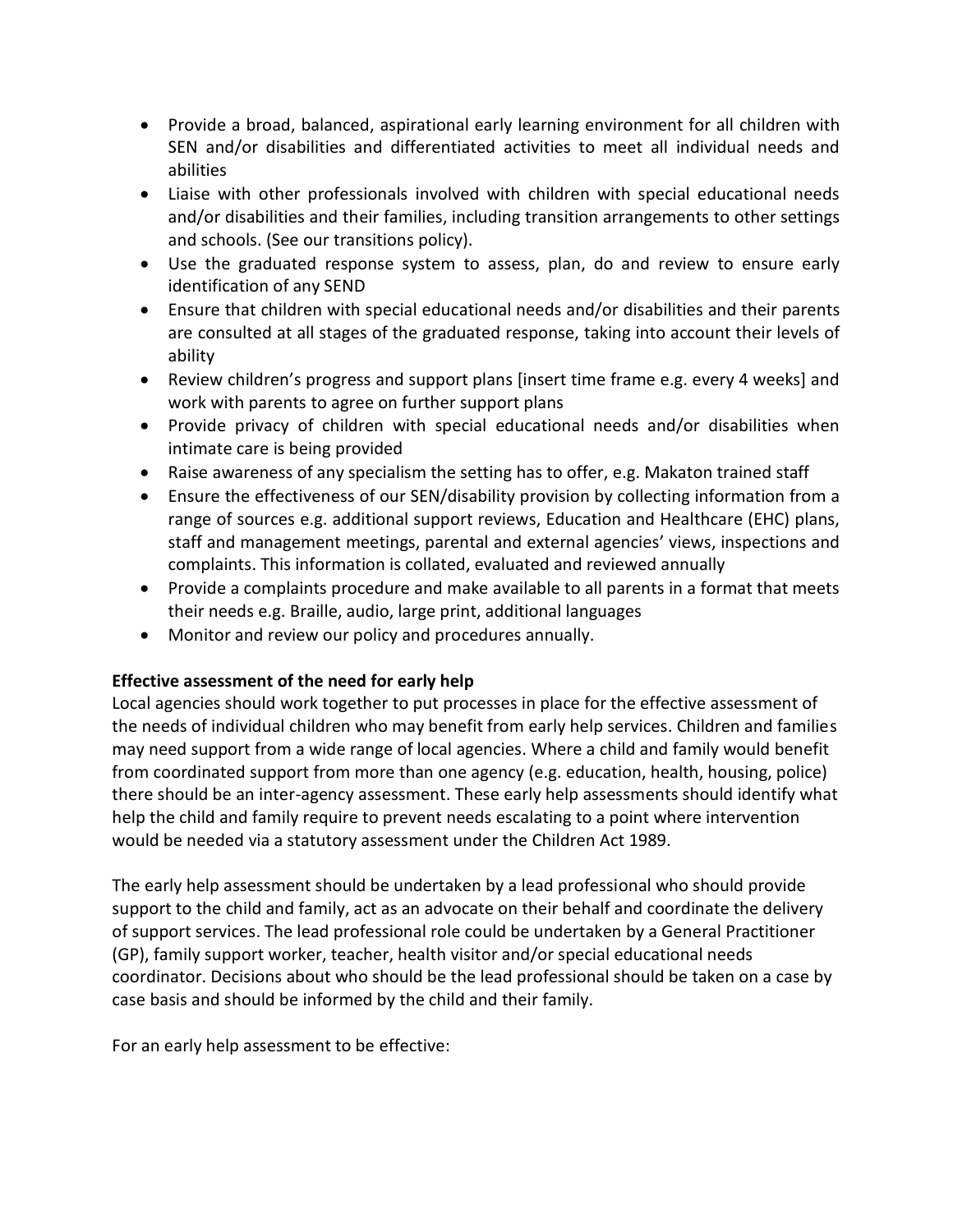- The assessment should be undertaken with the agreement of the child and their parents or carers. It should involve the child and family as well as all the professionals who are working with them;
- A teacher, GP, health visitor, early years' worker or other professional should be able to discuss concerns they may have about a child and family with a social worker in the local authority. Local authority children's social care should set out the process for how this will happen; and
- If parents and/or the child do not consent to an early help assessment, then the lead professional should make a judgement as to whether, without help, the needs of the child will escalate. If so, a referral into local authority children's social care may be necessary.

If at any time it is considered that the child may be a child in need as defined in the Children Act 1989, or that the child has suffered significant harm, or is likely to do so, a referral should be made immediately to local authority children's social care. This referral can be made by any professional. *Working together to safeguard children 2018.*

# **Graduated Approach**

We follow the SEND Code of Practice (2015) recommendation that, in addition to the formal checks above, nurseries should adopt a graduated approach to assessment and planning, led and coordinated by a SENCO. Good practice of working together with parents, and the observation and monitoring of children's individual progress, will help identify any child with special educational needs or disability. This graduated approach will be led and coordinated by the SENCO and appropriate records will be kept according to the Code of Practice.

# **Assess**

In identifying a child as needing SEN support, the key person, working with the SENCO and the child's parents, will carry out an analysis of the child's needs. This initial assessment will be reviewed regularly to ensure that support is matched to need. Where there is little or no improvement in the child's progress, more specialist assessment may be called for from specialist teachers or from health, social services or other agencies beyond the setting. Where professionals are not already working with the setting, the SENCO will contact them, with the parents' agreement.

#### **Plan**

Where it is decided to provide SEN support, and having formally notified the parents, the key person and the SENCO, in consultation with the parents, will agree the outcomes they are seeking, the interventions and support to be put in place, the expected impact on progress, development or behaviour, and a clear date for review. Plans will take into account the views of the child.

The support and intervention provided will be selected to meet the outcomes identified for the child, based on reliable evidence of effectiveness, and provided by practitioners with relevant skills and knowledge. Any related staff development needs should be identified and addressed. Parents will be involved in planning support and, where appropriate, in reinforcing the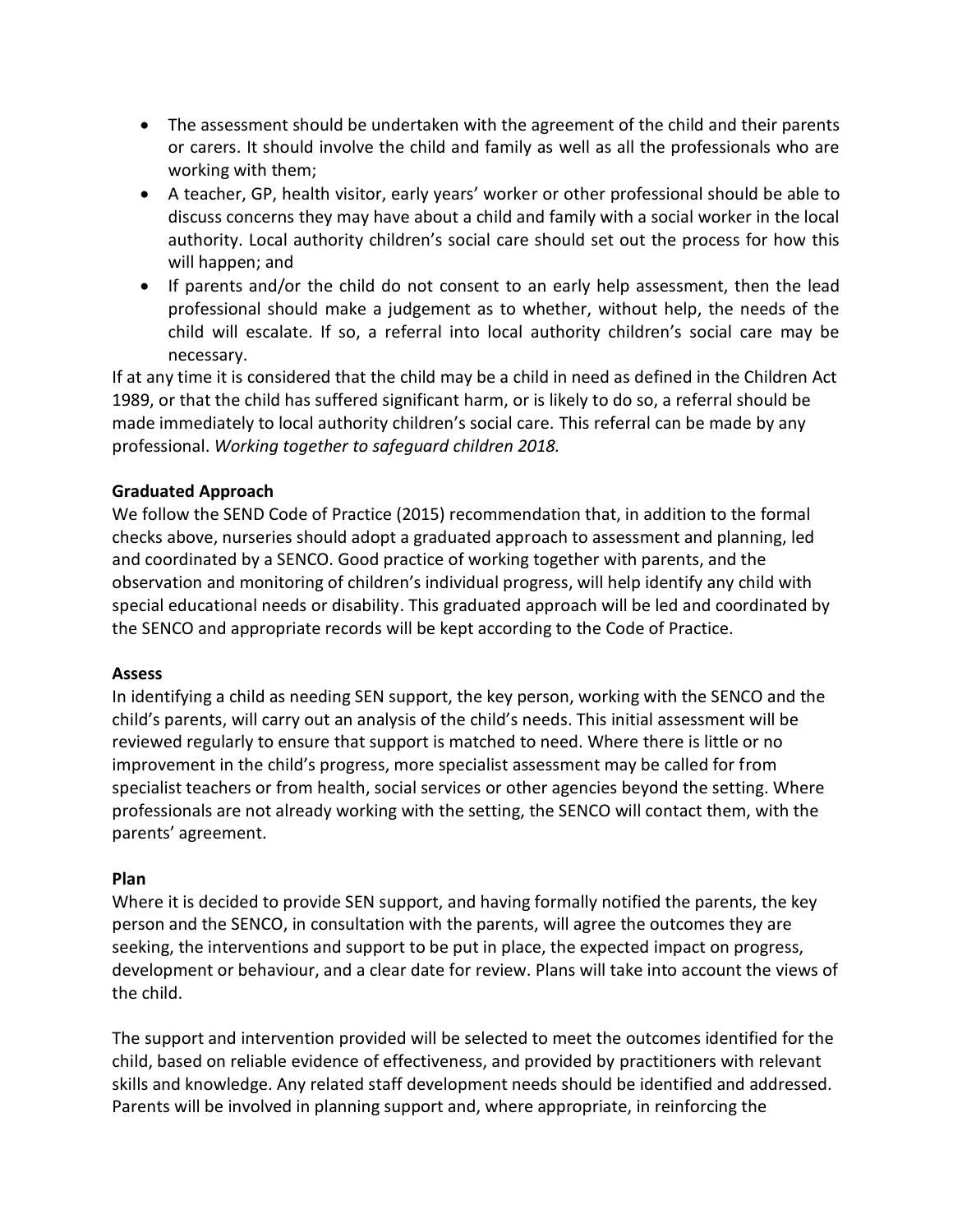provision or contributing to progress at home.

### **Do**

The child's key person will be responsible for working with the child on a daily basis. With support from the SENCO, they will oversee the implementation of the intervention agreed as part of SEN support. The SENCO will support the key person in assessing the child's response to the action taken, in problem solving and advising on the effective implementation of support.

#### **Review**

The effectiveness of the support and its impact on the child's progress will be reviewed in line with the agreed date. The impact and quality of the support will be evaluated by the key person and the SENCO in full consultation with the child's parents and taking into account the child's views. Information will be shared with parents about the impact of the support provided.

Assess - The key person works with the setting SENCO and the child's parents and brings together all the information, then analyses the child's needs.

Plan - The key person and the SENCO will agree, in consultation with the parent, the outcomes they are seeking for the child, the interventions and support to be put in place, the expected impact on progress, development and behaviour and finally a date for review.

Do - The child's key person implements the agreed interventions or programmes

Review - On the agreed date, the key person and SENCO working with the child's parents, and taking into account the child's views, will review the effectiveness of the support and the impact of the support on the child's progress. They will then evaluate the impact and quality of support on the child.

# **Education and Health Plan (EHC)**

Some children and young people may require an EHC needs assessment in order to decide whether it is necessary to develop an EHC plan. The purpose of an EHC plan is to make adjustments and offer support to meet the special educational needs of the child, to secure the best possible outcomes for them across education, health and social care.

The local authority will conduct the EHC needs assessment and take into account a wide range of evidence, including

- evidence of the child's developmental milestones and rate of progress
- information about the nature, extent and context of the child's SEN
- evidence of the action already being taken by us as the early years provider to meet the child's SEN
- evidence that, where progress has been made, it has only been as the result of much additional intervention and support over and above that which is usually provided
- evidence of the child's physical, emotional and social development and health needs, drawing on relevant evidence from clinicians and other health professionals and what has been done to meet these by other agencies.